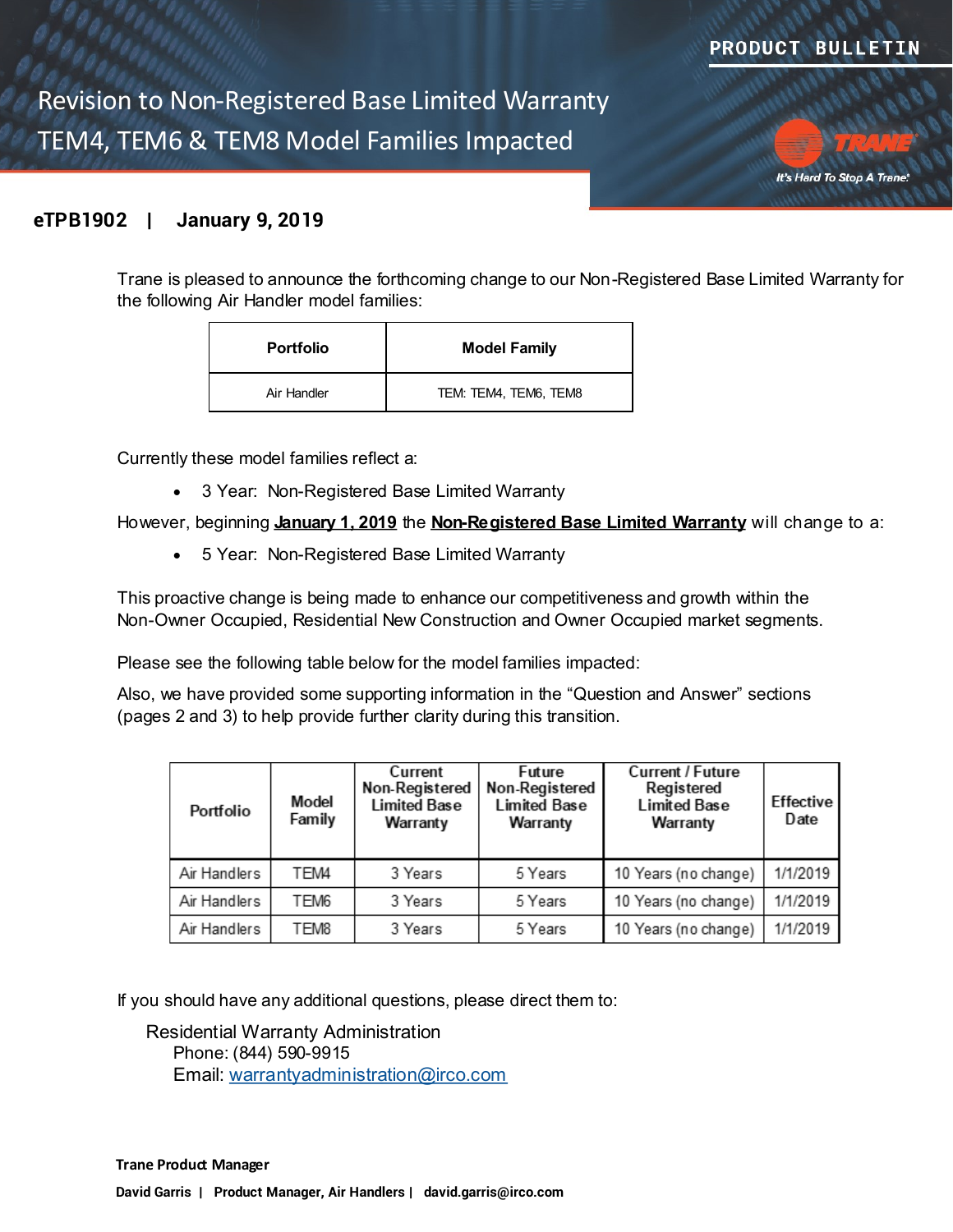## *General Question and Answer Section:*

- **1. Are previously installed models impacted by this change?** No, any previously installed TEM models **are not impacted by this change** and are captured under the pre-existing Non-Registered Base Limited Warranty.
- **2. How will the revised Non-Registered Base Limited Warranty be applied for models being sold (shipped) after January 1, 2019?** For any models sold (shipped) on or after 01/01/19, this change will be **automatically applied** to

reflect the change in the new 5 Year Non-Registered Base Limited Warranty. No further actions are required.

**3. What 'Warranty Term' applies to current customer inventory in DSO Dealer / IWD Distributor warehouse with a ship date prior to January 1, 2019?**

Customer items in-stock with a ship date prior to January 1, 2019 will have the prior 3 Year Non-Registered Warranty. **However**, if you wish to have these models be retroactively updated to the new 5 Year Non-Registered Base Limited Warranty, we will need your help to provide the following information:

- **Before March 31, 2019, in a single Excel spreadsheet**, prov ide the model and serial numbers of the inventory you want to be updated (line items must have a matching model and serial number and be within the effected model families to be considered for updating)
- Send the list to [warrantyadministration@irco.com](mailto:warrantyadministration@irco.com)
- Inventory will be updated on April 1, 2019
- Non-registered inventory will continue to show a 3 year base until the update is performed on April 1, 2019, at which time the models and serial numbers involved will be updated to the new 5 Year Non-Registered Base Limited Warranty.